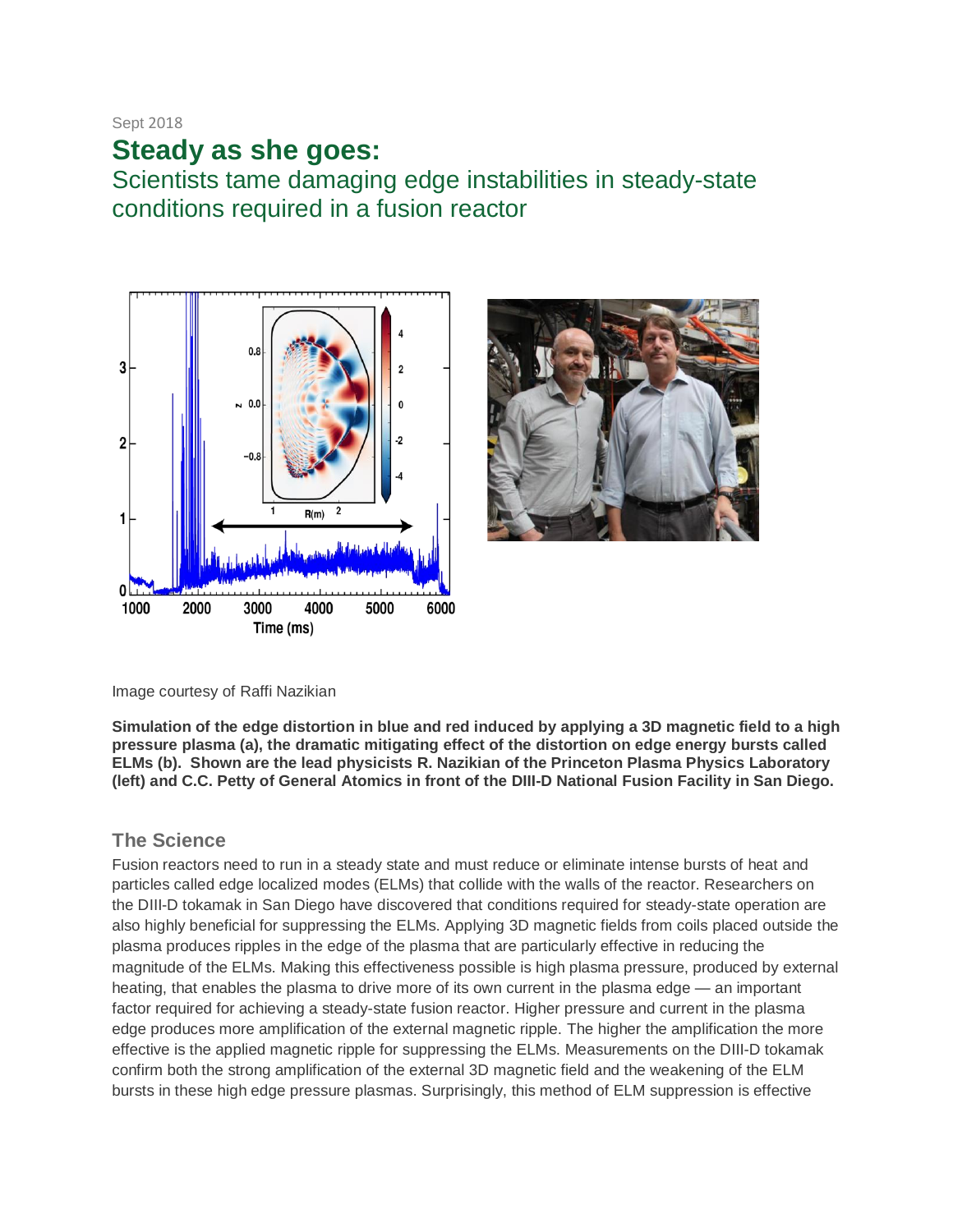even at low levels of plasma rotation and for a wide range of plasma current suitable for steady-state reactors.

#### **The Impact**

The discovery of a synergy between high-pressure steady-state plasma conditions and the amplification of the 3D magnetic field for ELM suppression opens up new avenues for optimizing future tokamak experiments and steady-state tokamak reactors. Superconducting tokamaks in Asia, such as the KSTAR device in South Korea, will soon be exploring this synergy in joint experiments with DIII-D and PPPL researchers. Longer term, researchers are exploring new 3D magnetic coil designs that are better optimized for driving edge-distortion magnetic ripples in these high pressure plasmas. Further experiments will explore the underlying causes of ELM suppression, which will be essential for developing reliable extrapolations of these effects to reactor scale.

#### **Summary**

External 3D magnetic fields drive strong distortions in high-pressure plasmas that are beneficial for suppressing bursts of heat called ELMs. The same conditions of high edge pressure are also beneficial for driving plasma current that will allow tokamaks to run steady state. The beneficial effect of the edge distortions on ELMs is observed over a range of plasma conditions, including plasma current and rotation, relevant to future steady-state tokamak reactors. New experiments are being planned on DIII-D in San Diego and on the superconducting experiment KSTAR in South Korea to further explore and extend these results.

# **Contact**

Raffi Nazikian Princeton Plasma Physics Laboratory rnazikia@pppl.gov

# **Funding**

Supported by the U.S. Department of Energy (DOE), Office of Science, Office of Fusion Energy Sciences, using the DIII-D National Fusion Facility, a DOE Office of Science user facility under awards, DE-AC02- 09CH11466 and DE-FC02-04ER54698. **Disclaimer:** This report was prepared as an account of work sponsored by an agency of the United States Government. Neither the United States Government nor any agency thereof, nor any of their employees, makes any warranty, express or implied, or assumes any legal liability or responsibility for the accuracy, completeness, or usefulness of any information, apparatus, product, or process disclosed, or represents that its use would not infringe privately owned rights. Reference herein to any specific commercial product, process, or service by trade name, trademark, manufacturer, or otherwise does not necessarily constitute or imply its endorsement, recommendation, or favoring by the United States Government or any agency thereof. The views and opinions of authors expressed herein do not necessarily state or reflect those of the United States Government or any agency thereof.

# **Publications**

R. Nazikian, C.C. Petty, *et al*, "**Grassy-ELM regime with edge resonant magnetic perturbations in fully noninductive plasmas in the DIII-D tokamak**" 2018 *Nucl. Fusion* **58** 106010